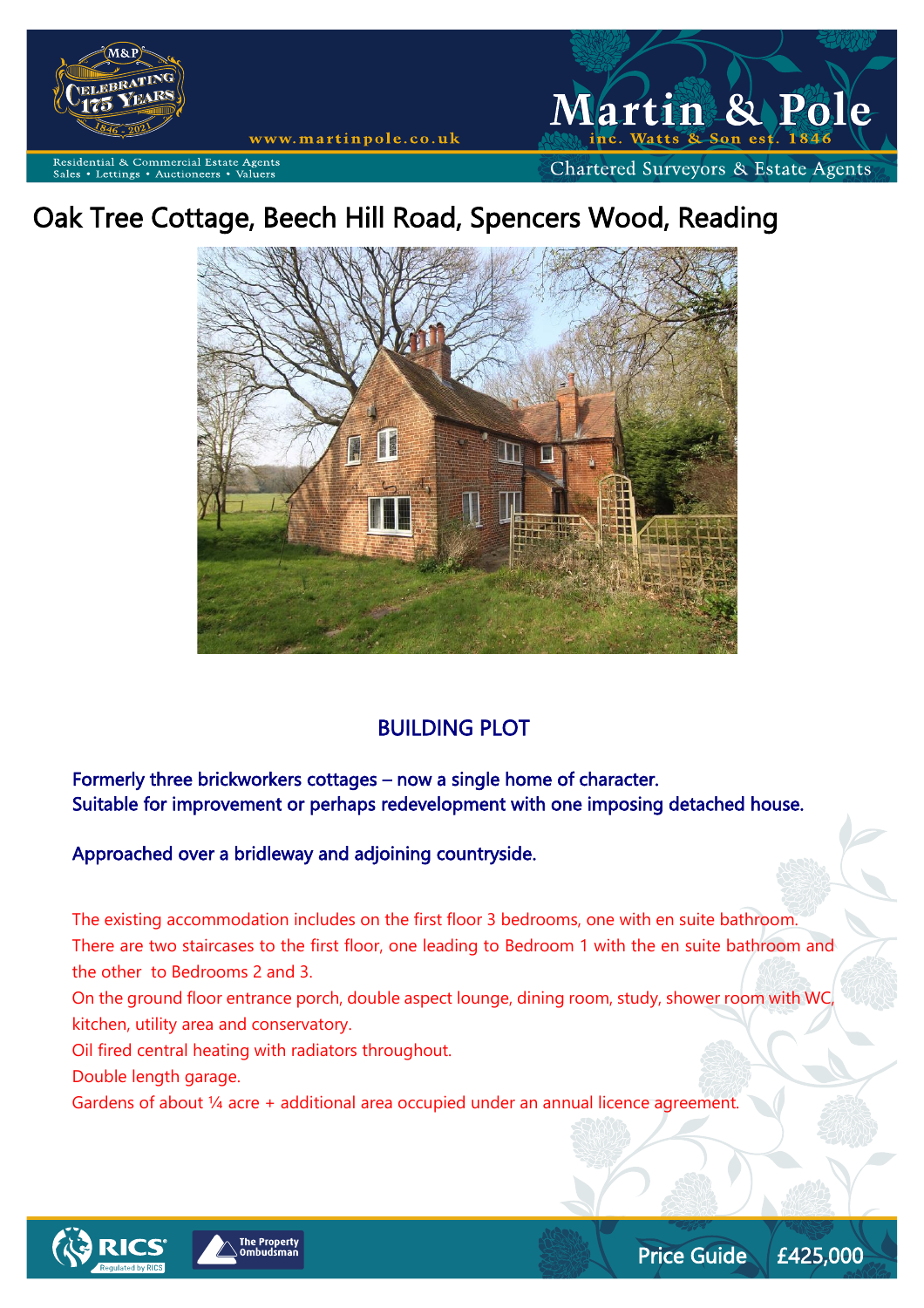## Oak Tree Cottage, Beech Hill Road, Spencers Wood, Reading RG7 1HN

### DESCRIPTION / LOCATION:

A detached cottage approached over a bridleway on the outskirts of Spencers Wood. The property is ideally located for ease of access to the M4 (Junction 11) including the newly developed Science Park within the campus of the University of Reading. Around Junction 11 of the M4 there are various business parks including Green Park whilst just to the west and east at Junction 12 and Junction 10 there is immediate access to other important business areas around Reading. For the commuter Reading station currently offers services on the London Waterloo and Paddington lines including the fast 25 minute approx service to Paddington. Services also to Oxford, south Wales and the west country. Shortly and certainly planned during 2022, the new Crossrail service will determine at Reading. This really is a perfect area for family, business people or the commuter.

The existing property offers a wealth of charm and character with some exposed timbers to walls and ceilings. It is considered suitable for ongoing occupation or a buyer may prefer to replace the existing property with a detached house – subject to planning permission. During the 1980s there was evidence of subsidence and as a result the property was underpinned. Details of this work is available for a buyer to consider.

### ACCOMMODATION: The accommodation comprises:

LOCAL AUTHORITY Wokingham Borough Council..

| First floor            |                                                                                                                                                                                                                                                                                                                                                                                        |
|------------------------|----------------------------------------------------------------------------------------------------------------------------------------------------------------------------------------------------------------------------------------------------------------------------------------------------------------------------------------------------------------------------------------|
| Bedroom 1:             | 13'6 x 9'7 with cupboard, radiator, access to roof space, leading to en suite                                                                                                                                                                                                                                                                                                          |
| Bathroom:              | with panelled bath, pedestal wash hand basin, low level W.C., airing cupboard with factory lagged hot<br>water cylinder, radiator.                                                                                                                                                                                                                                                     |
| Landing 1:             | leading to Bedroom 1 with en suite.                                                                                                                                                                                                                                                                                                                                                    |
| Bedroom 2:             | 13'6 x 12'6 with fitted cupboards - direct access from Landing 2 (and also intercommunicating with<br>Bedroom 1), wash hand basin, fireplace with brick surround, radiator.                                                                                                                                                                                                            |
| Bedroom 3:             | 8' x 8'7 approached directly from Landing 2, radiator.                                                                                                                                                                                                                                                                                                                                 |
| Landing 2:             | with window. Leading directly to a shower room with W.C. on the ground floor.                                                                                                                                                                                                                                                                                                          |
| <b>Ground floor</b>    |                                                                                                                                                                                                                                                                                                                                                                                        |
| <b>Entrance Porch:</b> |                                                                                                                                                                                                                                                                                                                                                                                        |
| Living Room:           | 18'6 x 12'6 double aspect, feature open fire place with brick surround and oak mantel, exposed timbers<br>to walls and ceiling.                                                                                                                                                                                                                                                        |
| <b>Dining Room:</b>    | 13'1 x 9'3 with exposed beams to walls and ceiling, sold fuel room heater, radiator.                                                                                                                                                                                                                                                                                                   |
| Rear Hallway:          | with staicase to Landing 2                                                                                                                                                                                                                                                                                                                                                             |
| Study:                 | $14' \times 8'6$                                                                                                                                                                                                                                                                                                                                                                       |
| <b>Shower Room:</b>    | shower cubicle, wash hand basin and WC                                                                                                                                                                                                                                                                                                                                                 |
| Kitchen:               | 9'8 x 9'3 sink unit, adjoining worktop, cupboards and drawers below, oil fired boiler for central heating<br>and domestic hot water, further worktops with cupboards below.                                                                                                                                                                                                            |
| Conservatory:          | with utility area 18' x 7'2                                                                                                                                                                                                                                                                                                                                                            |
| Outside                |                                                                                                                                                                                                                                                                                                                                                                                        |
|                        | Detached Garage: part brick part timber clad with adjoining carport area, light and power.                                                                                                                                                                                                                                                                                             |
| Gardens:               | We attach an Ordnance Survey extract showing the extent of the gardens. The property is approached<br>from Beech Hill Road over a bridleway giving vehicular and pedestrian access.                                                                                                                                                                                                    |
|                        | In addition to the land within the ownership of this property, there is an additional area which is rented<br>at a peppercorn from the neighbouring farmer. This is an informal arrangement that could be ceased at<br>any point. It is therefore important to fully understand the extent of the land we are offering for sale<br>and the short term benefit of some additional land. |
| <b>SERVICES</b>        | Mains water and electricity. Drainage is to a cess pit. Oil fired central heating with radiators throughout.                                                                                                                                                                                                                                                                           |
| <b>COUNCIL TAX</b>     | Band F<br>EPC Band F.                                                                                                                                                                                                                                                                                                                                                                  |
|                        |                                                                                                                                                                                                                                                                                                                                                                                        |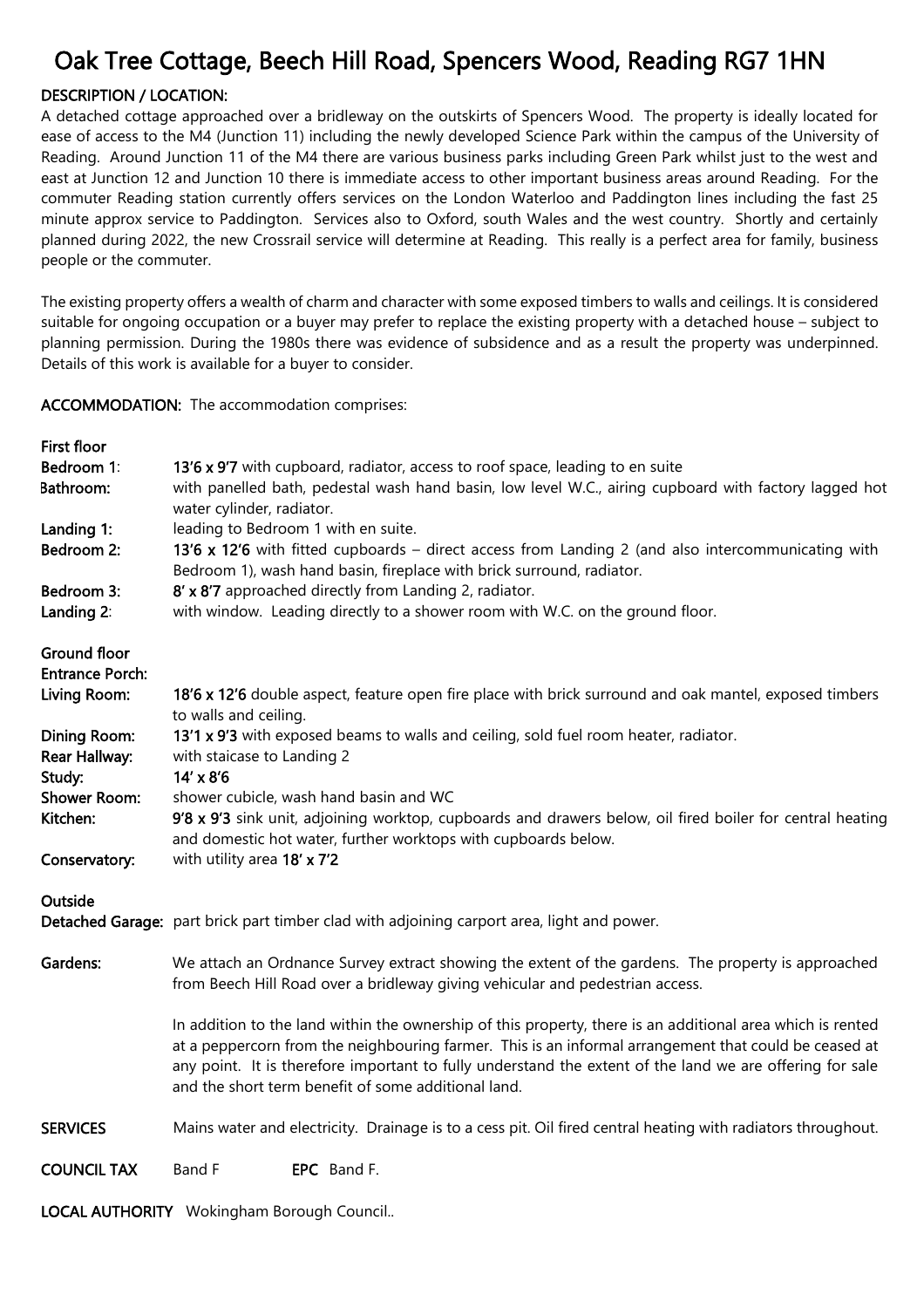PLANNING 1. Oak Tree Cottage

Planning consent was granted for a two storey side extension in 2018 – now lapsed.

2. Adjoining Land

The adjoining open fields to the rear of Diana Close were the subject of a planning application for 24 dwellings. Date of application  $31<sup>st</sup>$  March 2017, application number 171004. The application was refused and the decision appealed by the Applicants. The appeal was dismissed. Interested parties may wish to consider the planning application including the Planning Inspector's decision with reasons for refusal.

- DIRECTIONS Heading south on the B3349 pass through Three Mile Cross and Spencers Wood and then turn right into Beech Hill Road. After about ¼ mile and immediately before Diana Close, turn right into an unmade bridleway. Oak Tree Cottage is towards the end of this bridleway, on the left hand side.
- VIEWING By appointment with the Owner's Sole Agents and Auctioneers, Martin & Pole, Wokingham Tel: 0118 978 0777 Email: [wokingham@martinpole.co.uk](mailto:wokingham@martinpole.co.uk)

THE CONDITIONS OF SALE: are included in the Legal and Information Pack available from the Auctioneers prior tohe Auction Sale and online at [www.martinpole.co.uk.](http://www.martinpole.co.uk/) A copy of the Conditions of Sale will be attached to these Particulars to form part of the Contract.

**\* Property Auctioneers are required by the ASA to explain to prospective buyers the definitions of Price Guide and Reserve. The Reserve is the minimum price set by the seller at which the auctioneer can sell the property. The reserve can be set and agreed at any point up to the start of the auction or indeed can be changed during the auction. The reserve can be lower than the guide price, the same as the guide price or up to 10% above the guide price. In accordance with ASA guidelines the guide price can be changed at any time up to and including the day of the auction sale. If the guide price is changed we will endeavour to advertise the new guide price at the earliest opportunity. A list of final guide prices will be published in the auction room immediately prior to the sale. This may be the first opportunity to publish changes.**

#### **IMPORTANT NOTICES**

#### **Identification of the Buyer**

To accord with the Money Laundering Regulations 2003 and the Proceeds of Crime Act 2002:

No later than the date of the auction when the Memorandum of Agreement of the sale and purchase is to be signed, we are required to see and keep copies of documentary evidence of the Buyer's identity and address. If you intend to bid please contact us for further information of the documents required to be produced (full details of which are also given in the Information Pack available for intending Buyers) or if you prefer to register beforehand.

#### **Buyer's Fee**

A charge of £500 (plus VAT), payable only by the successful Buyer, will be due to the Auctioneers, Martin & Pole, upon signature of the Memorandum of Agreement of the sale and purchase. An appropriate VAT receipted invoice will be issued immediately after the day of the auction sale

**Signing the Memorandum, Payment of the Deposit and Buyer's Fee** The Buyer(s) will be required to sign Memorandum of Agreement attached to these Particulars, to pay the Deposit and Buyer's Fee immediately after the fall of the hammer. Payment of the deposit will only be accepted if made by cheque or bankers draft drawn on the account of the named Buyer and drawn on a UK clearing bank.

#### **Property Details**

We have endeavoured diligently to ensure the details of this property are accurate. We have not tested the services, appliances or fittings (if any) referred to in the details.

We recommend that each of the statements is verified and the condition of the property and of the services, appliances and fittings (if any) is investigated by you or your advisers before you finalise your offer to purchase, bid for the property or enter into a contractual commitment.

#### **Stipulations**

The property is sold with all faults and defects whether of condition or otherwise and neither the Seller nor the Agents of the Seller are responsible for any faults or defects or for any statements contained in the Particulars of the property prepared by the Agents.

The Buyer hereby acknowledges that he has not entered into this Contract in reliance on any of the said statements and he has satisfied himself as to the correctness of each of the said statements by said Agents in relation to or in connection with the property.